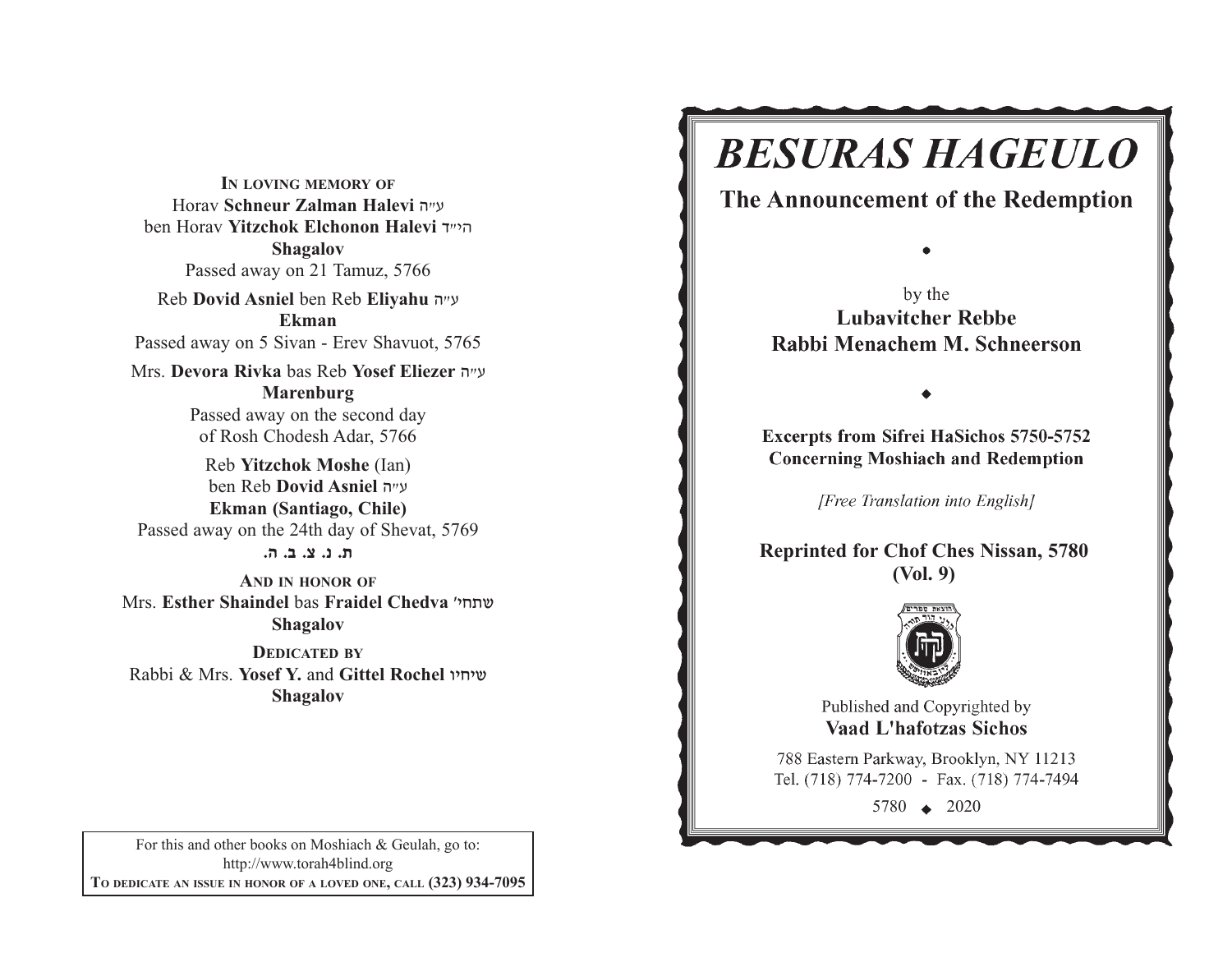## *Table of Contents*

## **5751**

**20.** .............................................................................................. 4 It is the most extraordinary wonder how it is possible that our righteous Moshiach still has not come in actual reality, something that cannot be understood at all; if they cried "Until when" in truth, Moshiach would certainly have come already; I have done my part - do all in your power - actions that are in a way of lights of Tohu but in vessels of Tikun - to bring in reality our righteous Moshiach immediately

*(Friday evening, erev Shabbos Kadosh, Parshas Shmini, 28 Nissan)*

**IN LOVING MEMORY OF A DEAR FREIND**Reb **Yosef Yisroel** ben Reb **Sholom** vWg **Rosner** Passed away on 7 Menachem-Av, 5777 **/v /c /m /b /,**

\*

 **DEDICATED BY HIS FRIENDS**Mr. & Mrs. **Gershon** and **Leah** uhjha **Wolf** Rabbi & Mrs. **Yosef Y.** and **Gittel Rochel** uhjha **Shagalov \* \* \***

**IN LOVING MEMORY OF OUR DEAR PARENTS**Mr. **Tzvi Hirsh** ben Reb **Yitzchok** <sup>v</sup>"g **Greenberg** Passed away on 19 Elul, 5771 Mrs. **Chava** bas Reb **Chaim** <sup>v</sup>"g **Greenberg** Passed away on 25 Mar-Cheshvan, 5771

> ת. נ. צ. ב. ה. **\***

**DEDICATED BY THEIR CHILDREN** uhjha \* \* \*

**IN LOVING MEMORY OF OUR DEAR PARENTS**Mr. **Meyer** ben Reb **Hershel** <sup>v</sup>"g **Berger** Passed away on 28 Iyar, 5772 Mrs. **Faige** bas Reb **Reuven** <sup>v</sup>"g **Berger** Passed away on 22 Adar, 5766

> **/v /c /m /b /,**\*

**DEDICATED BY THEIR CHILDREN**Mr. & Mrs. **Yaakov** and **Chana** uhjha **Greenberg**

Reprinted with permission by: **Moshiach Awareness Center,** a Project of: **Enlightenment For The Blind, Inc.** 602 North Orange Drive. Los Angeles, CA 90036 Tel.: (323) 934-7095 \* Fax: (323) 934-7092

http://www.torah4blind.org e-mail: yys@torah4blind.org

**Rabbi Yosef Y. Shagalov, Executive Director**

Printed in the U.S.A.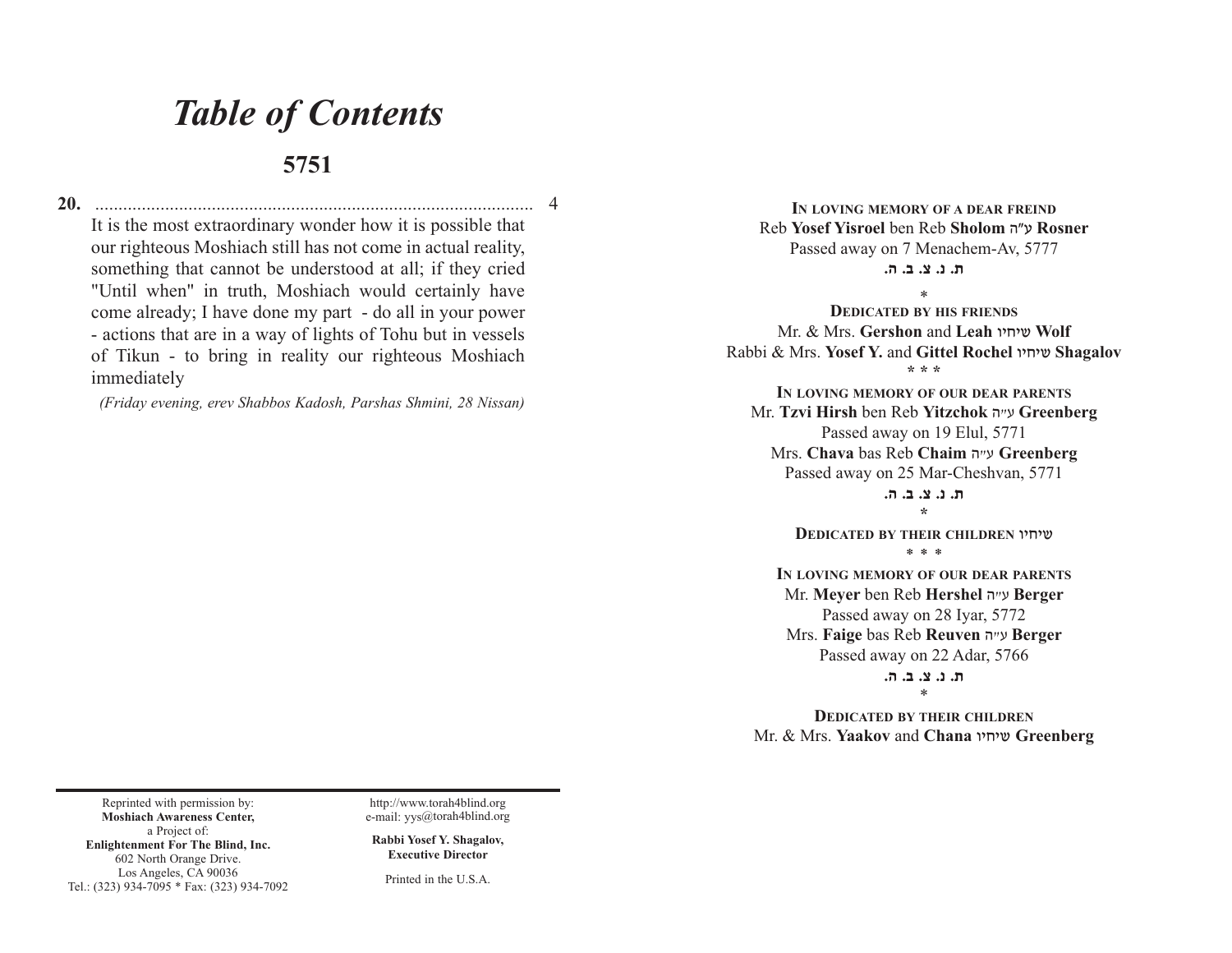**לעילוי נשמת** אי"א נו"נ עוסק בצ"צ איש אמת תם וישר מלאכתו מלאכת שמים הרה"ח הרה"ת ר' **מנחם אהרו** ב"ר **יוסף הכהן** ע"ה **ראדאל** אהוב לבריות וחביב לכל אדם קיבל את כולם בסבר פנים יפות אוהב שלום ורודף שלום זכה להיות שליח כ"ק אדמו"ר מה"מ מסר נפשו לעניני חנוך עטה"ק קירב משפחות רבות לתורה ומצוות נטע הכרת הבורא ע"י גילוי נפלאות הבורא לתלמידים הרבה באהבה זכה לגדל ולראות בנים ובני בנים דור ישרים יבורד עוסקים בתורה ומצוות בדרכי החסידות ומהם שלוחי המלך נפטר ביום שני לסדר וטיהרו הכהן כ"ח ניסן ה'תשע"ז **,,**, ,, <u>,, ,,</u> (מנוסח המצבה) \***נדפס ע"י משפחתו שיחיו** 

# *BESURAS HAGEULO*

## **The Announcement of the Redemption**

 $\bullet$ 

by the **Lubavitcher RebbeRabbi Menachem M. Schneerson** 

#### $\blacklozenge$

**Excerpts from Sifrei HaSichos 5750-5752 Concerning Moshiach and Redemption** 

English Rendition by:

## **Rabbi Yisroel Heschel Greenberg**

and

**Rabbi Yisroel Ber Kaufman, Ph.D**